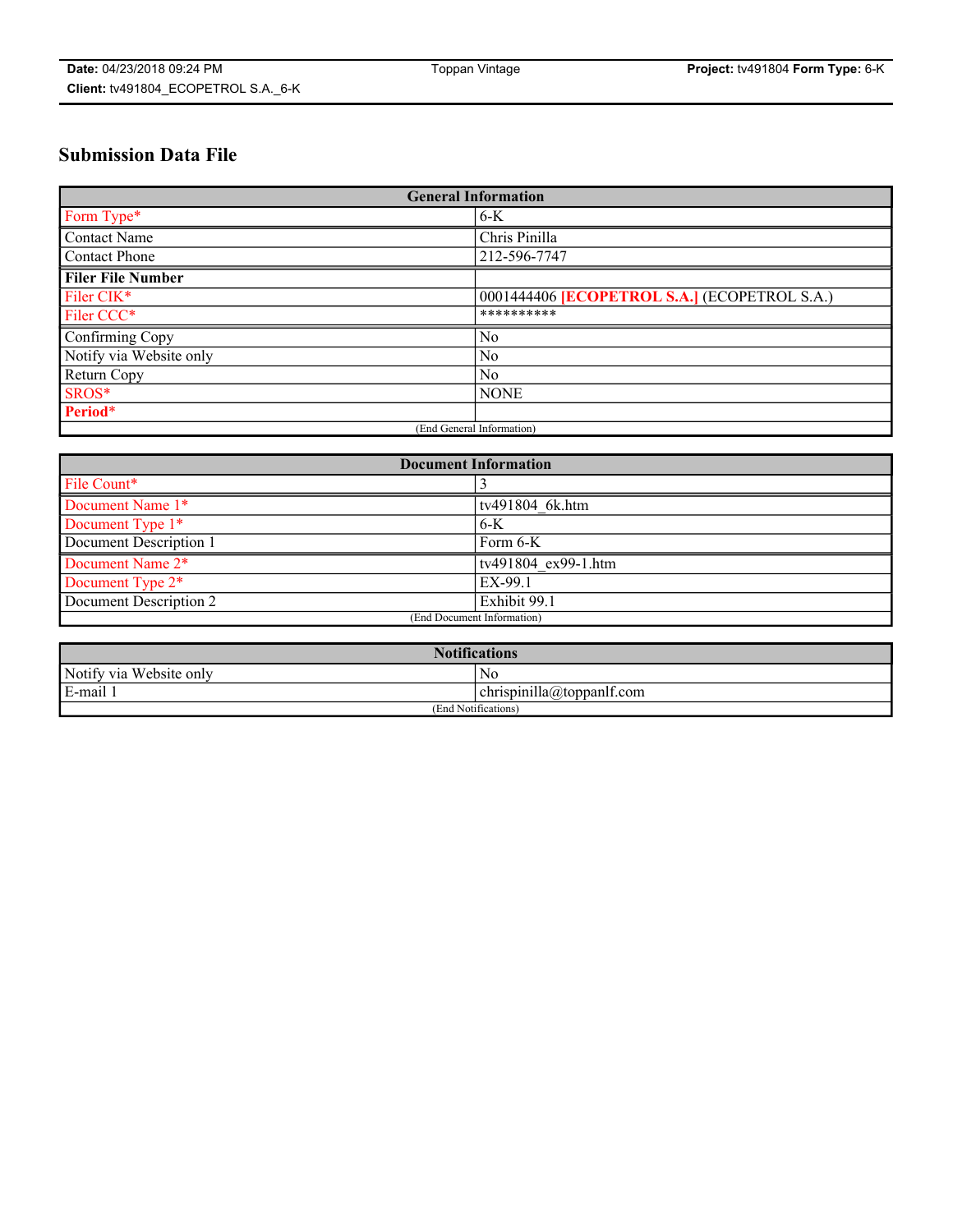**Date:** 04/23/2018 09:24 PM Toppan Vintage **Project:** tv491804 **Form Type:** 6-K **Client:** tv491804\_ECOPETROL S.A.\_6-K **File:** tv491804\_6k.htm **Type:** 6-K **Pg:** 1 of 2

#### **UNITED STATES SECURITIES AND EXCHANGE COMMISSION Washington, D.C. 20549**

#### **FORM 6-K**

#### **REPORT OF FOREIGN PRIVATE ISSUER PURSUANT TO RULE 13a-16 OR 15d-16 UNDER THE SECURITIES EXCHANGE ACT OF 1934**

For the month of April, 2018 Commission File Number 001-34175

# ECOPETROL S.A.

(Exact name of registrant as specified in its charter)

N.A.

(Translation of registrant's name into English)

COLOMBIA

(Jurisdiction of incorporation or organization)

Carrera 13 No. 36 – 24 BOGOTA D.C. – COLOMBIA

(Address of principal executive offices)

Indicate by check mark whether the registrant files or will file annual reports under cover of Form 20-F or Form 40-F.

Form 20-F  $\boxtimes$  Form 40-F  $\Box$ 

Indicate by check mark if the registrant is submitting the Form 6-K in paper as permitted by Regulation S-T Rule 101(b)(1)

 $Yes \Box$  No  $\overline{\times}$ 

Indicate by check mark if the registrant is submitting the Form 6-K in paper as permitted by Regulation S-T Rule 101(b)(7)

 $Yes \Box$  No  $\boxtimes$ 

Indicate by check mark whether the registrant by furnishing the information contained in this form is also thereby furnishing the information to the Commission pursuant to Rule 12g3-2(b) under the Securities Exchange Act of 1934.

 $Yes \Box$  No  $\boxtimes$ 

If "Yes" is marked, indicate below the file number assigned to the registrant in connection with Rule  $12g3-2(b)$ : 82- N/A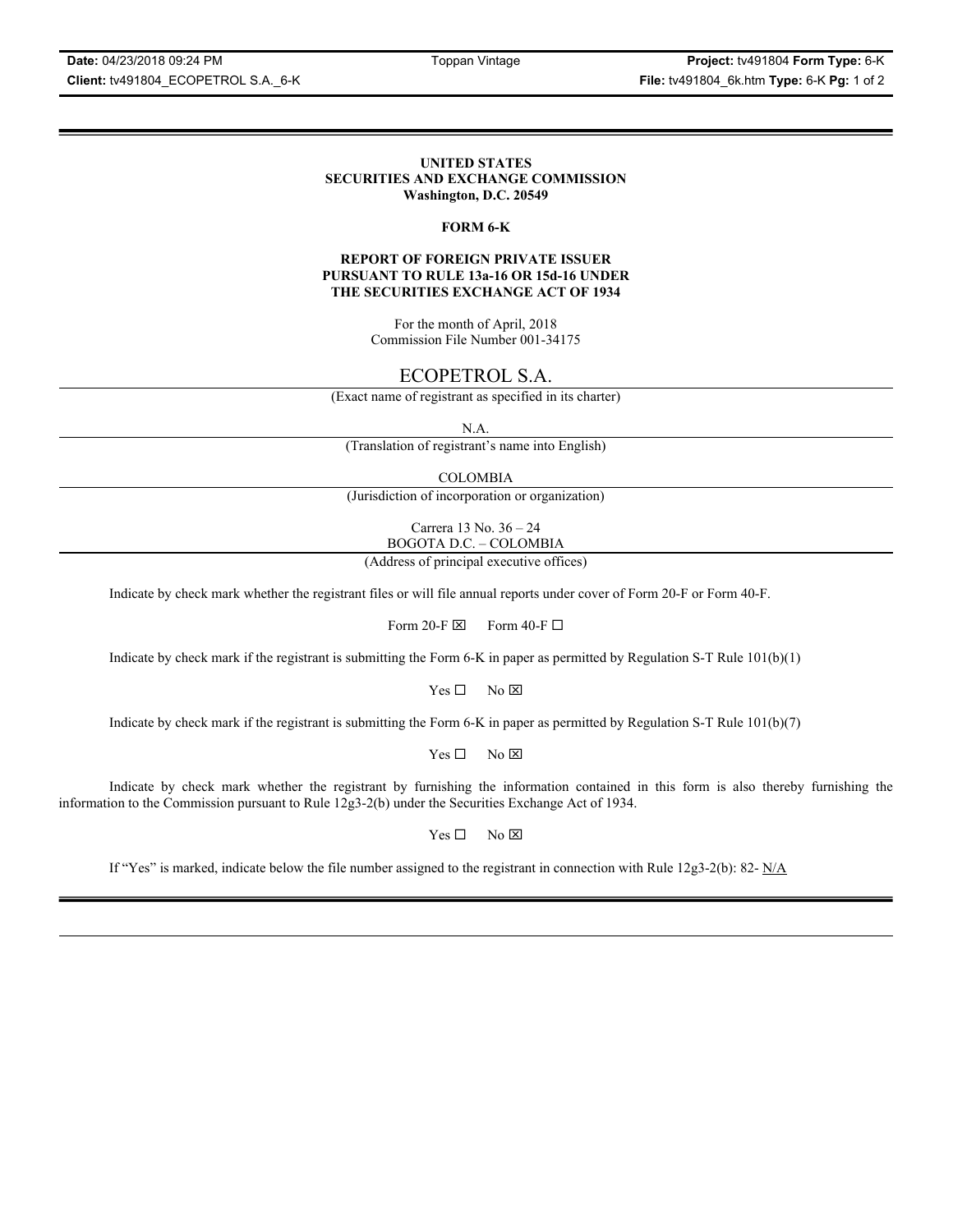# **SIGNATURES**

Pursuant to the requirements of the Securities Exchange Act of 1934, the registrant has duly caused this report to be signed on its behalf by the undersigned, thereunto duly authorized.

Ecopetrol S.A.

By: /s/ María Fernanda Suárez Name: María Fernanda Suárez Title: Chief Financial Officer

Date: April 23, 2018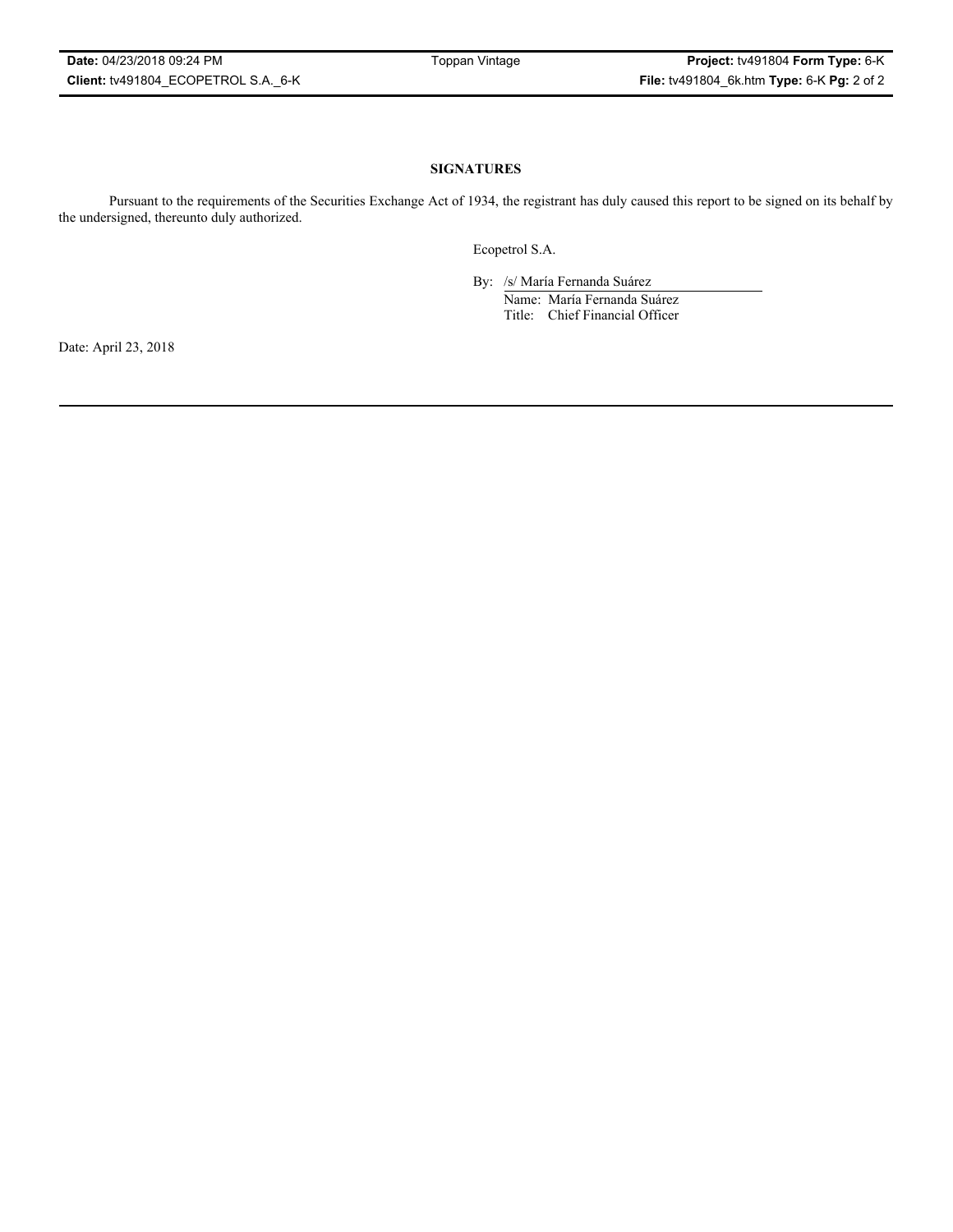**Exhibit 99.1**



# **Ecopetrol S.A.'s Board of Directors Approves Membership of its Committees**

Ecopetrol S.A (BVC: ECOPETROL; NYSE: EC) ("Ecopetrol" or the "Company") hereby reports that its Board of Directors has approved the membership of its committees, which will be as follows:

#### **Audit and Risk Committee**

- Jaime Ardila, as financial-accounting expert
- Joaquín Moreno
- Carlos Gustavo Cano
- Jorge Londoño
- Hernando Ramírez

#### **Business Committee**

- Joaquín Moreno
- Carlos Cure
- Jaime Ardila
- Carlos Gustavo Cano
- Mauricio Cabrera
- Claudia González
- Camilo Barco
- Hernando Ramírez
- Jorge Londoño

# **Corporate Governance and Sustainability Committee**

- Claudia González
- Carlos Cure
- Jaime Ardila
- Carlos Gustavo Cano
- Mauricio Cabrera
- Camilo Barco
- Jorge Londoño

# **Compensation and Nomination Committee**

- Mauricio Cabrera
- Carlos Cure
- Joaquín Moreno
- Claudia González

# **HSE Committee**

- Carlos Gustavo Cano
- Joaquín Moreno
- Jaime Ardila
- Mauricio Cabrera
- Hernando Ramírez